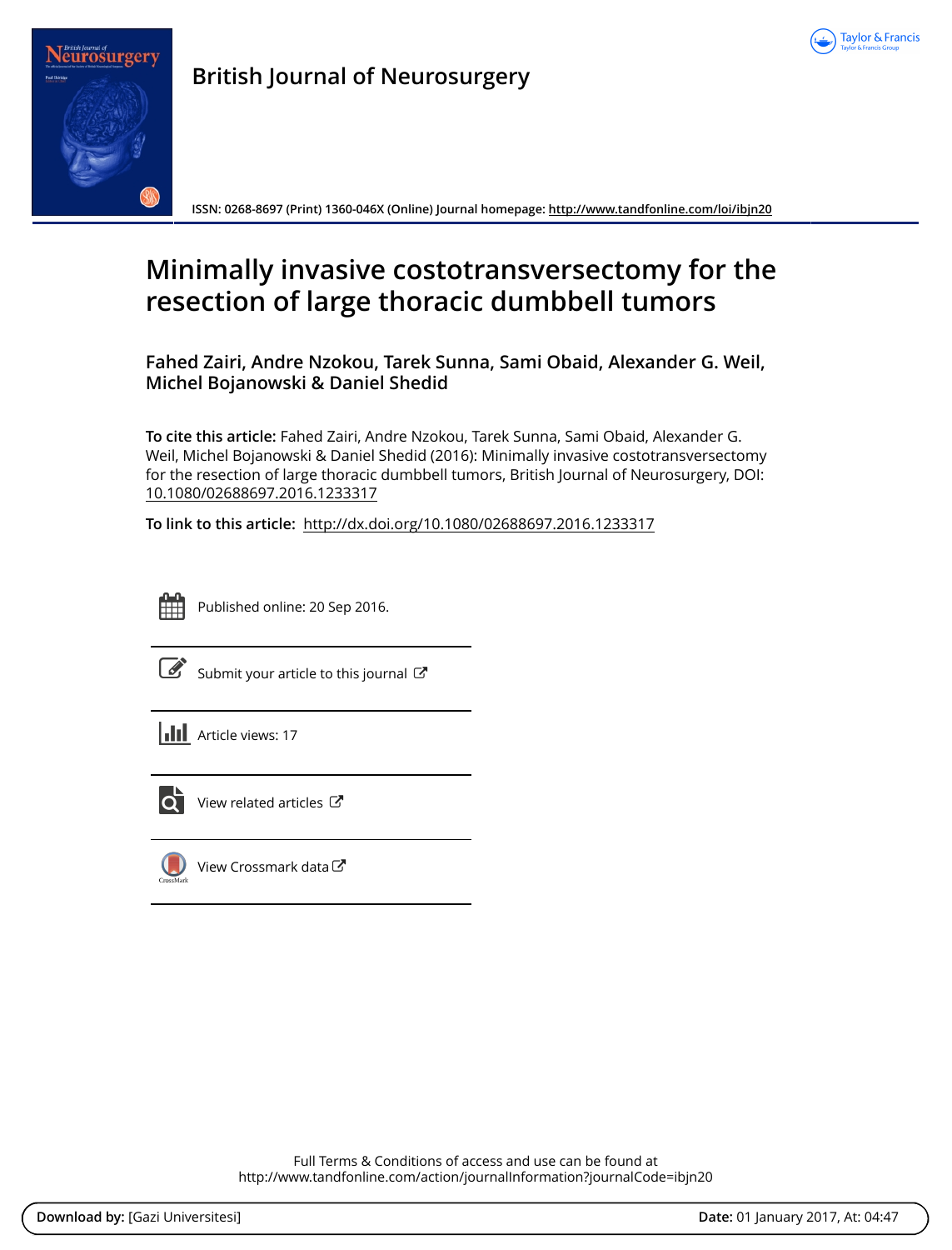## <span id="page-1-0"></span>ORIGINAL ARTICLE



# Minimally invasive costotransversectomy for the resection of large thoracic dumbbell tumors

Fahed Zairi<sup>a,b</sup>, Andre Nzokou<sup>b</sup>, Tarek Sunna<sup>b</sup>, Sami Obaid<sup>b</sup>, Alexander G. Weil<sup>b</sup>, Michel Bojanowski<sup>b</sup> and Daniel Shedid<sup>b</sup>

<sup>a</sup>Department of neurosurgery, Lille University Hospital, Lille, France; <sup>b</sup>Division of neurosurgery, Hôpital Notre-Dame, University of Montreal, Montreal, QC, Canada

#### **ARSTRACT**

**Background:** Due to their important size and complex localization, the management of thoracic dumbbell tumors is challenging, frequently requiring the need for an anterior approach. Our study aims to first report the feasibility and safety of a single-stage posterior minimally invasive procedure in achieving complete resection of voluminous thoracic dumbbell tumors.

Methods: We retrospectively reviewed the medical records of five consecutive patients, who underwent the minimally invasive resection of a type III thoracic dumbbell tumor in our institution between March 2007 and March 2012. There were two men and three women, with a mean age at diagnosis of 57 years (range 41–68 years). After the placement of a non-expandable tubular retractor under fluoroscopic control, a costotransversectomy was achieved. By moving the retractor in all directions, the tumor was largely exposed and resected with the cavitron ultrasonic surgical aspirator. Clinical and radiological monitoring was performed before discharge, at 6 months, 1 year and 2 years.

Results: No major intraoperative complication was reported. Gross total resection was achieved in four patients. The mean operative time was 219 mins (range 75–540 mins) and the mean estimated blood loss was 230 ml (range 50–500 ml). No postoperative complication was reported. The mean length of hospital stay was 3.6 days (range 2–6 days) and all patients were discharged home. Histological analysis confirmed the diagnosis of grade 1 schwannoma in four patients and revealed a hemangiopericytoma in one patient. No tumor recurrence was noted with a mean follow up period of 46 months (range 32–54 months).

**Conclusion:** Thoracic dumbbell tumors can be safely and completely resected using a single-stage minimally invasive procedure. The costotransversectomy can be performed through a non-expandable retractor allowing sufficient access to all parts of the tumor.

#### ARTICLE HISTORY

Received 24 January 2016 Accepted 29 August 2016

#### **KEYWORDS**

Schwannoma; dumbbell tumor; costotransversectomy; minimally invasive

# Introduction

Primary spinal tumors are relatively uncommon and account for 15% of the whole central nervous system tumor, 10% being intramedullary, 80% intradural – extra medullary and 10% extradural.<sup>1-3</sup> Among all extra medullary tumors, 40% are nerve sheath tumors (schwannomas, neurofibromas), 40% are meningi-omas and 15% are ependymomas of the filum.<sup>[3](#page-5-0)</sup> Clinical presentation is related to compression of the spinal cord or the nerve roots. Thus, patients may present with back or neck pain, radiculopathy and myelopathy of varying distribution and severity depending on the tumor size and location. Surgery remains the mainstay of treatment with the aim to achieve gross total resection without causing neurological impairment. It is widely recognized that this aim can be achieved through a single posterior approach for intradural tumors or extradural tumors that are confined to the spinal canal. Although, posterior laminectomy provides a good exposure of the spinal canal and its relevant anatomy, this procedure is associated with significant morbidity and can lead to spinal instability especially when partial or complete facetectomy is required. $4-9$  With the recent advances in minimally invasive techniques and instrumentations, some

surgical teams demonstrated that these particular tumor types could be safely resected through a non-expandable retractor, thus limiting the surgical approach morbidity and preserving spinal stability.[10](#page-5-0)–<sup>13</sup> A minority subgroup of tumors exhibits contiguous intraspinal, foraminal and extraforaminal components. A bony constriction at the foramen gives them an hourglass shape, being described as dumbbell tumors.<sup>[14](#page-5-0)</sup> Due to their rarity, these tumor types have not been methodologically addressed in the current literature, making it difficult to establish optimal surgical strategies for their treatment. As thoracic dumbbell tumors frequently harbor significant paraspinal extension, an anterior approach is often considered necessary,  $15-17$  $15-17$  with the drawback of requiring a second surgical step and increasing the patient's overall morbidity. Minimally invasive techniques have been increasingly used in recent years for the management of thoraco-umbar spine tumors, to overcome the drawbacks of open procedures. As many teams, we previously reported our experience in a case series that involved patients included in the present study.<sup>[11](#page-5-0)</sup> However, this study that focuses on thoracic dumbbell tumors, aims both the precise the technical aspects of their management and to assess the ability of minimally invasive approaches in achieving tumor control with a long-term follow-up.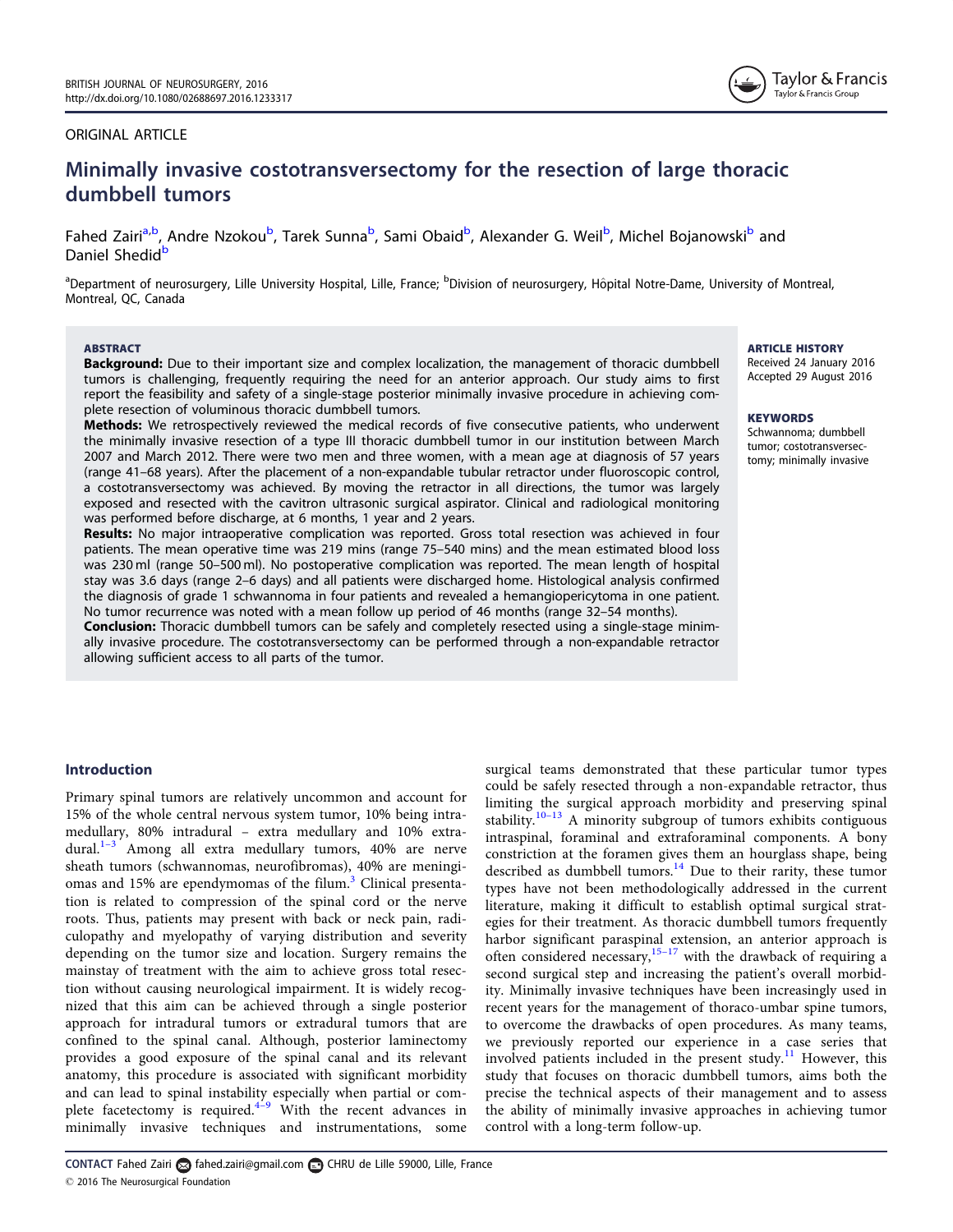## <span id="page-2-0"></span>Materials and methods

#### Inclusion criteria

We included in our study all consecutive patients who underwent the resection of a voluminous thoracic dumbbell tumor through a non-expandable retractor, in our institution between March 2007 and March 2012. We included only patients who harbored grade 3 or grade 4 tumors according to the Eden's classification<sup>18</sup> (Table 1). No patient had neurological deficit at initial evaluation. Patients with a history of thoracic surgery of spinal surgery at the thoracic level were excluded. Patients with suspected or confirmed neurofibromatosis were also excluded. There were two men and three women, with a mean age at diagnosis of 57 years (range 41–68 years). Main demographical data are summarized in Table 2.

#### Decision-making

All patients underwent an MRI of the whole spine and a chest CT scan, which confirmed the presence of a large tumor that extended into the vertebral canal. The cases were discussed with the radiologists of our institution, and given the characteristic aspect of the tumors, a biopsy was not considered suitable in any case. The different treatment options have been systematically discussed with patients. Surgical treatment was preferred for patients in good general condition who were considered to have an extended life expectancy. After having been clearly informed of the benefits and risks of each surgical procedure, all patients gave their informed consent for undergoing a one-stage minimally invasive procedure.

#### Surgical procedure

Under general anaesthesia, patient was positioned prone on a radiolucent Jackson table, allowing AP and lateral fluoroscopy. Using fluoroscopic control, a 2.5 cm longitudinal skin incision was made  $\sim$ 3–5 cm lateral to the midline, ipsilateral to the tumor. The incision was made from skin to fascia and a guide wire was inserted to the bone under fluoroscopic control. Then, a 24 mmdiameter non-expandable Spotlight tubular retractor (Depuy Spine, Raynham, MA) was placed over serial dilators and fixed in place using a table-mounted arm ([Figure 1](#page-3-0)). After confirming the correct placement of the working tube, the relevant anatomy was exposed using an operating microscope (Carl Zeiss, Brighton, MI). The interlaminar space, the adjacent laminae, the transverse process and the two adjacent ribs were exposed after removing the remaining soft tissues. The transverse process, the edge of superior and inferior ribs and lateral aspect of the superior facet were systematically resected using a high-speed diamond drill

Table 1. Eden's classification.

| Type I   | Intra- and extradural type                   |
|----------|----------------------------------------------|
| Type II  | Intra- and extradural and paravertebral type |
| Type III | Extradural and paravertebral type            |
| Type IV  | Foraminal and paravertebral type             |

Table 2. Main demographical data and operative parameters.

(Midas Rex Legend, Medtronic) and Kerrison rongeurs to widen the operating field. When larger exposure was required, bony resection was enlarged 'on demand', by moving the retractor medially, cranially, and caudally. The tumor capsule was exposed and widely opened to collect pathological specimens. Then with the small tip cavitron ultrasonic surgical aspirator (CUSA), tumor excision was carried out in standard microsurgical fashion (started in the tumor centre and extended to the edges) until a gross total resection was achieved or until it was unsafe to continue without compromising neural or other surrounding structures (pleura and diaphragm). The tumor capsule ensured a safe interface, and was dissected and removed from the parietal pleura at the end of the procedure. Finally, the integrity of the nerve root and the decompression of the spinal canal were verified and the operative field was irrigated with normal saline. After removing the tubular retractor, the fascia was approximated with sutures, and the skin was closed in two layers. Operative parameters were prospectively collected including, operative time, estimated blood loss and any intraoperative complication.

#### Clinical and radiological follow-up

During the postoperative course, neurological status, pain, length of hospital stay and complication were systematically reported. All patients benefited from a postoperative MRI (with gadolinium enhancement) within the first 48 h to assess the resection. A chest X-ray was also performed to ensure the absence of pleural effusion.

The follow up visits were scheduled at 8 weeks, 6 months and 1 year and 2 years, postoperatively. During these visits, our evaluation included: physical and neurological examination, VAS, return to work and Mac Nab modified criteria<sup>[19](#page-5-0)</sup> (Table 3). MRI follow-up were performed at 6 months, 1 year and 2 year to confirm the absence of tumor recurrence [\(Figure 1](#page-3-0)).

#### **Results**

#### Operative parameters

The mean operative time was 219 mins (range 75–540 mins) and the mean estimated blood loss was 230 ml (range 50–500 ml). No patient required blood transfusion during or after surgery. No major complication occurred during the procedures. For the second patient, the inferior part of the tumor was adherent to the pleura and the diaphragm. An incidental opening of the pleura occurred during the dissection that was repaired with sutures. The dissection was stopped and a subtotal resection was performed leaving a small part of the tumor, far from the neural structures. No related complication was reported postoperatively.

#### Postoperative course

Patients were mobilized the day after surgery. No patient worsened his neurological condition postoperatively. No other

|         | $1.0001$ and the compact of the contract of the contract of the contract of the contract of the contract of the contract of the contract of the contract of the contract of the contract of the contract of the contract of t |     |       |            |                           |                  |          |            |              |            |                    |  |
|---------|-------------------------------------------------------------------------------------------------------------------------------------------------------------------------------------------------------------------------------|-----|-------|------------|---------------------------|------------------|----------|------------|--------------|------------|--------------------|--|
| Patient | Age                                                                                                                                                                                                                           | Sex | Level | <b>ype</b> | Size (cm)                 | Time (min)<br>Op | EBL (ml) | <b>GTR</b> | Complication | LOS (days) | Histology          |  |
|         | 45                                                                                                                                                                                                                            |     | T6    | Ш          | $4 \times 3 \times 5$     | 160              | 200      | Yes        | No           |            | Schwannoma         |  |
|         | 63                                                                                                                                                                                                                            | м   | T11   | Ш          | $6 \times 3.6 \times 5.5$ | 540              | 500      | No         | No           |            | Schwannoma         |  |
|         | 68                                                                                                                                                                                                                            |     |       | Ш          | $3 \times 3.5 \times 4$   | 155              | 100      | Yes        | No           |            | Schwannoma         |  |
| 4       | 41                                                                                                                                                                                                                            |     | T4    | Ш          | $3.5 \times 3.7 \times 4$ | 165              | 300      | Yes        | No           |            | Hemangiopericytoma |  |
|         | 68                                                                                                                                                                                                                            | М   | T8    | Ш          | $4 \times 4 \times 3.5$   | 75               | 50       | Yes        | No           |            | Schwannoma         |  |

op time: operative time; EBL: estimated blood loss; LOS: length of hospital stay.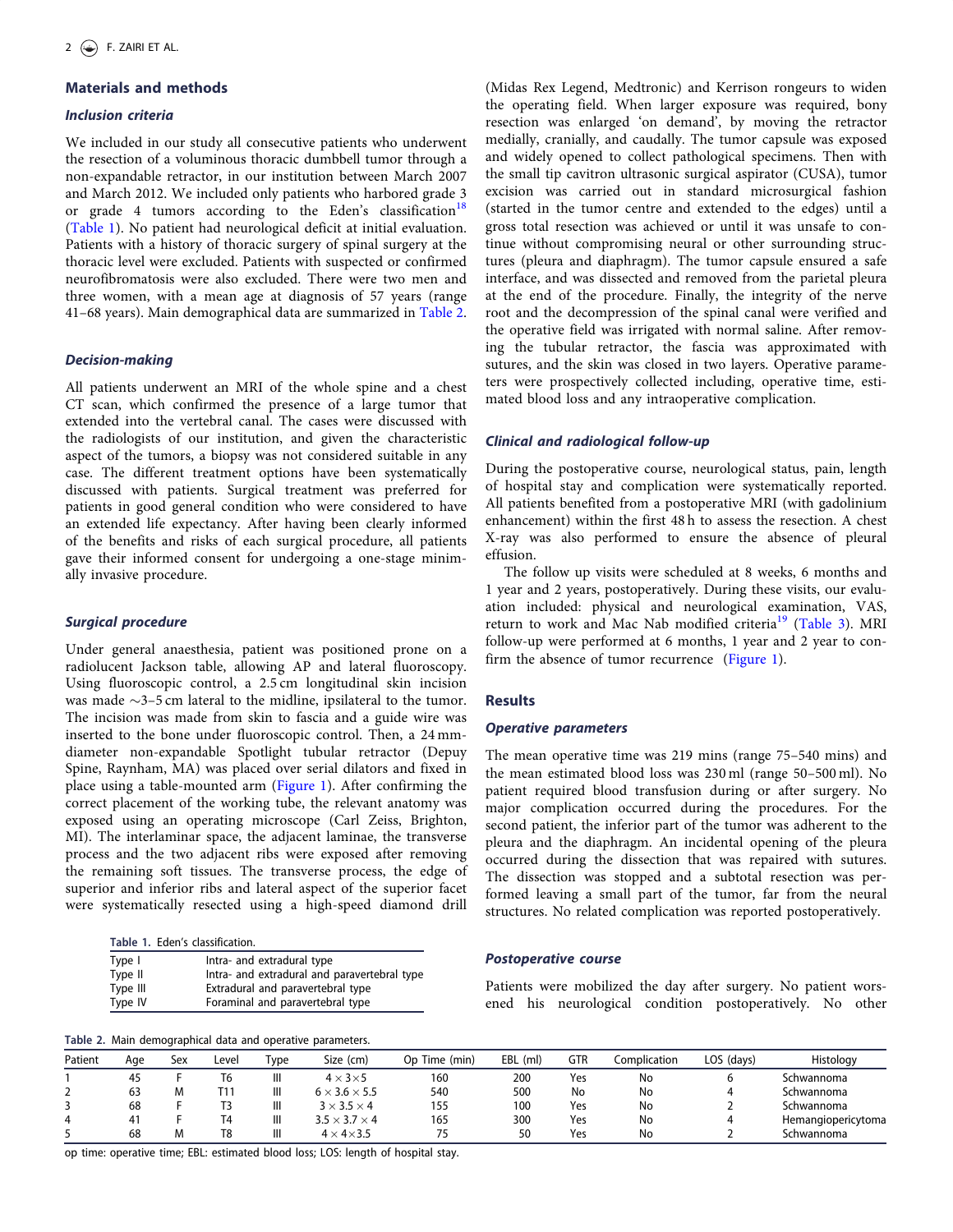<span id="page-3-0"></span>

Figure 1. Preoperative sagittal (A) and axial (B) T1-weighted MRI revealing an homogenously enhanced mass centered on the right T3–T4 foramen (grade III dumbbell tumor). The patient underwent minimally invasive resection through a tubular retractor (C) laced over the left T3–T4 foramen. Immediate postoperative T2-weighted MRI on Sagittal (D) axial (E) plane demonstrating the surgical corridor axial (F). T2-weighted MRI on axial plane performed at 1 year confirming gross-total resection.

complication was reported. The mean length of hospital stay was 3.6 days (range 2–6 days) and all patients were discharged at home. Histological analysis confirmed the diagnosis of grade 1 schwannoma in four patients and revealed a hemangiopericytoma in one patient. Simple monitoring was decided for all patients, even to the patient who underwent a subtotal resection, as the remaining tumor was far from the spinal canal and the analysis revealed no evidence of anaplasia.

#### Follow up

The mean follow up period was 46 months (range 32–54 months). During follow-up, no patient reported significant pain requiring treatment. At 6 months, the Mac Nab was excellent in all patients. For patients who underwent complete resection, no tumor recurrence was noted (two patients completed 2 years of follow up and two patients completed only 1 year of follow up). For patient who experienced subtotal resection, no tumor growth was reported after 4 years.

#### **Discussion**

'Dumbbell tumor' is used as a conceptual term meaning a tumor that involves several anatomical regions such the intradural space, the epidural space and paravertebral space.<sup>[18](#page-5-0),[20](#page-5-0)</sup> Ozawa et al.<sup>20</sup> reported a large retrospective series of 118 dumbbell tumors, among a total of 674 spinal cord tumors followed in their institution between 1988 and 2002. Although, these tumors can occur at all levels, the cervical spine was the most frequently involved

(44%), followed by the thoracic spine (27%). They demonstrated that more than 50% of the dumbbell tumors were type III, harboring a large volume at diagnosis, as in our series. Indeed, in this tumor type, clinical symptoms occur late, as the extraforaminal component is predominant and the tumor growth is slow.<sup>21</sup> They also demonstrated that almost all tumors were benign in the adult population (schwannoma 80%, neurofibroma 12% or meningioma 5%), while 64% of patients younger than 10 years had malignant tumors (neuroblastoma, sarcoma). Thus, CTguided biopsy should be considered in younger patients or in particular cases, when clinical or radiological findings are not suggestive of a benign tumor. In addition to the MRI that reveals a homogenously enhanced and well-limited tumor, the CT-scan can be helpful by revealing a foraminal enlargement with sclerotic margins rather than osteolysis. In such situations, the management can reasonably be defined without histological analysis.[1,2](#page-4-0),[20,21](#page-5-0) As for many rare diseases, there is no consensus for the ideal management of dumbbell tumors. However, simple monitoring is a valuable option for small and asymptomatic tumors, especially for elderly patients. Radiosurgery has been recently reported as an efficient treatment modality for growing or symptomatic tumors.<sup>[22,23](#page-5-0)</sup> However, radiation to benign tumors of the spine as a primary treatment modality has not been advocated, and descriptions of its role are scare in the literature. Due to the lack of evidence, this treatment should be recommended for patients who are not candidate for surgery. For most patients, surgical resection remains the standard treatment, associated with excellent outcome and low recurrence rate when gross total resec-tion is achieved.<sup>14,[20](#page-5-0)</sup> The complex localization of these tumors,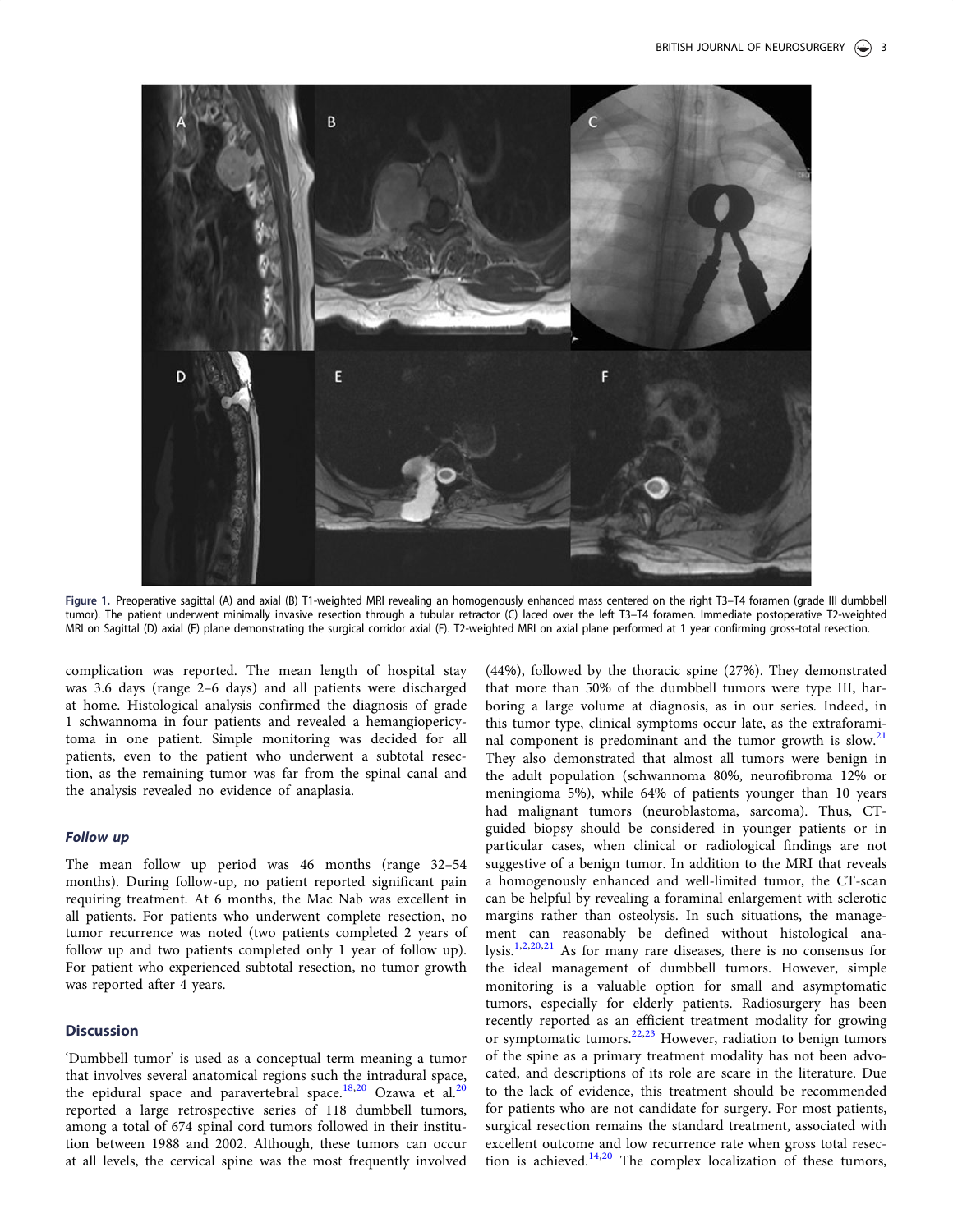<span id="page-4-0"></span>extending both into the vertebral canal and into the chest cavity (type III and IV), makes surgical treatment challenging. Various surgical strategies have been reported, aiming to achieve gross total resection, while minimizing surgical trauma to surrounding structures (spinal cord, pleural, diaphragm) and preserving spinal stability. Most proposed operative approaches<sup>[24](#page-5-0)</sup> were based on the Eden's classification: for type I, the posterior approach; for types II, the posterior  $(\pm$  thoracic) approach; for type III, the combined posterior and thoracic approach; and for type IV, the thoracic (± posterior) approach. Indeed, thoracotomy has been long considered as a necessary step for complete resection of type III and IV dumbbell tumors.<sup>[24,25](#page-5-0)</sup> More recently, thoracoscopy has been proposed as a valuable alternative to standard thoracot- $\text{omy.}^{26-28}$  Although, the thoracoscopic approach is significantly less painful during the recovery period than thoracotomy and much less likely to be associated with post thoracotomy pain syndrome, this strategy requires a second stage procedure with chest tube placement, which is likely to increase the overall morbidity.

Regarding the posterior approach, conventional laminectomy is not sufficient by providing a limited access to the tumor mass. The extended posterolateral approach has been proposed as an alternative treatment modality to widely expose the tumor, pre-venting the need for additional thoracoscopy.<sup>[29](#page-5-0)</sup> During this procedure, complete facetectomy and extended costotransversectomy in addition to the standard laminectomy. The wide exposure allowed gross total resection in most reported cases. However, it requires a wide muscle desinsertion, leading to increased blood loss and postoperative pain. Pleural violation with chest tube insertion has been reported to be a frequent complication with such approach. Moreover, fusion was needed in all cases with regard to the amount of resected bone.<sup>[29,30](#page-5-0)</sup>

In recent years, posterior minimally invasive procedures have gained popularity in the management of spine tumors, by achieving the same results as open procedures while dramatically decreasing the overall morbidity. $31$  The reported experiences were limited to tumors confined to the vertebral canal, $^{11}$  $^{11}$  $^{11}$  the foramen or the vertebral body.<sup>[31](#page-5-0)</sup> In a cadaver study, Mussachio et al.<sup>[32](#page-5-0)</sup> demonstrated the feasibility of minimally invasive costotransversectomy through a non-expendable retractor. The authors demonstrated that this procedure was a safe and effective alternative to the current open procedure to access the vertebral canal and to perform a corpectomy, for the management of metastatic spine disease. In our study, this approach was effective by providing a wide access to the two portions of the dumbbell tumor with minimal bone resection. We were able to achieve complete tumor resection by using small tip CUSA and starting in the center of the tumor and extended to the edges, even though the retractor was non expandable we were able to orient it in different directions to have access to the different parts of the tumor. This approach provides adequate access to the intraspinal and intrathoracic extra pleural compartment with decreased disruption to the spinal and Para spinal structures compared to traditional open techniques, thus preserving spinal stability (Figure 2). In one patient, the resection was incomplete as the tumor was adherent to the diaphragm. After a prolonged dissection, we decided to coagulate the residual tumor to limit the operative risks. It is likely that the open approach has led to the same result. The patient underwent a simple monitoring that showed no recurrence until now. Ando et  $al^2$  reported a series of eight patients who underwent a single-stage posterolateral approach for the resection of type III and IV dumbbell tumors. They performed an extended laminectomy, facetectomy, and costotranversectomy. Fusion was performed in all cases at the end of the



Figure 2. Artist's illustration depicting the access to the tumor through the tubular retractor after performing the costotransversectomy.

procedure. The reported operative time ranged from 185 to 420 mins (mean 313 mins) and the estimated blood loss ranged from 71 to 1830 mL (mean 658 mL). They reported two pulmonary complications occurring in two patients (atelectasia and pleural penetration). Our results compare favorably and indicate that minimally invasive costotransversectomy is a valuable treatment option for the management of voluminous thoracic dumbbell tumors. In our series, all patients harbored extradural tumors and no dural opening was required. However, previous reports demonstrated that intradural extension (type I and II) could be efficiently managed. After resection of the intradural component, CSF leak may be prevented by dural closure by simple manual knot tying sutures, topical administration of fibrin glue over the dural repair and tight closure of the fascia.

To the best of our knowledge, this is the first study demonstrating the feasibility and safety of minimally invasive costotransversectomy for the complete resection of thoracic dumbbell tumors. However, this is limited series with short follow-up. Extended experience is needed to better define to role of this minimally invasive procedure within the therapeutic armamentarium.

#### Conclusion

Thoracic dumbbell tumors can be safely and completely resected using a single-stage minimally invasive procedure. Costotransversectomy can be performed through a non-expandable retractor allowing sufficient access to all parts of the tumor.

#### Disclosure statement

The authors have no conflict of interest to disclose.

# **References**

- Sloof JL, Kernohan JW, McCarthy CS. Primary intramedullary tumors of the spinal cord and filum terminale. London: WB Saunder; 1964.
- [2. N](#page-3-0)ittner K. Spinal meningiomas, neurinomas and neurofibromas, and hourglass tumors. In: Vinken PHBG, ed. Handbook of clinical neurology. New York, NY: North Holland/America Elsevier; 1976:177–322.